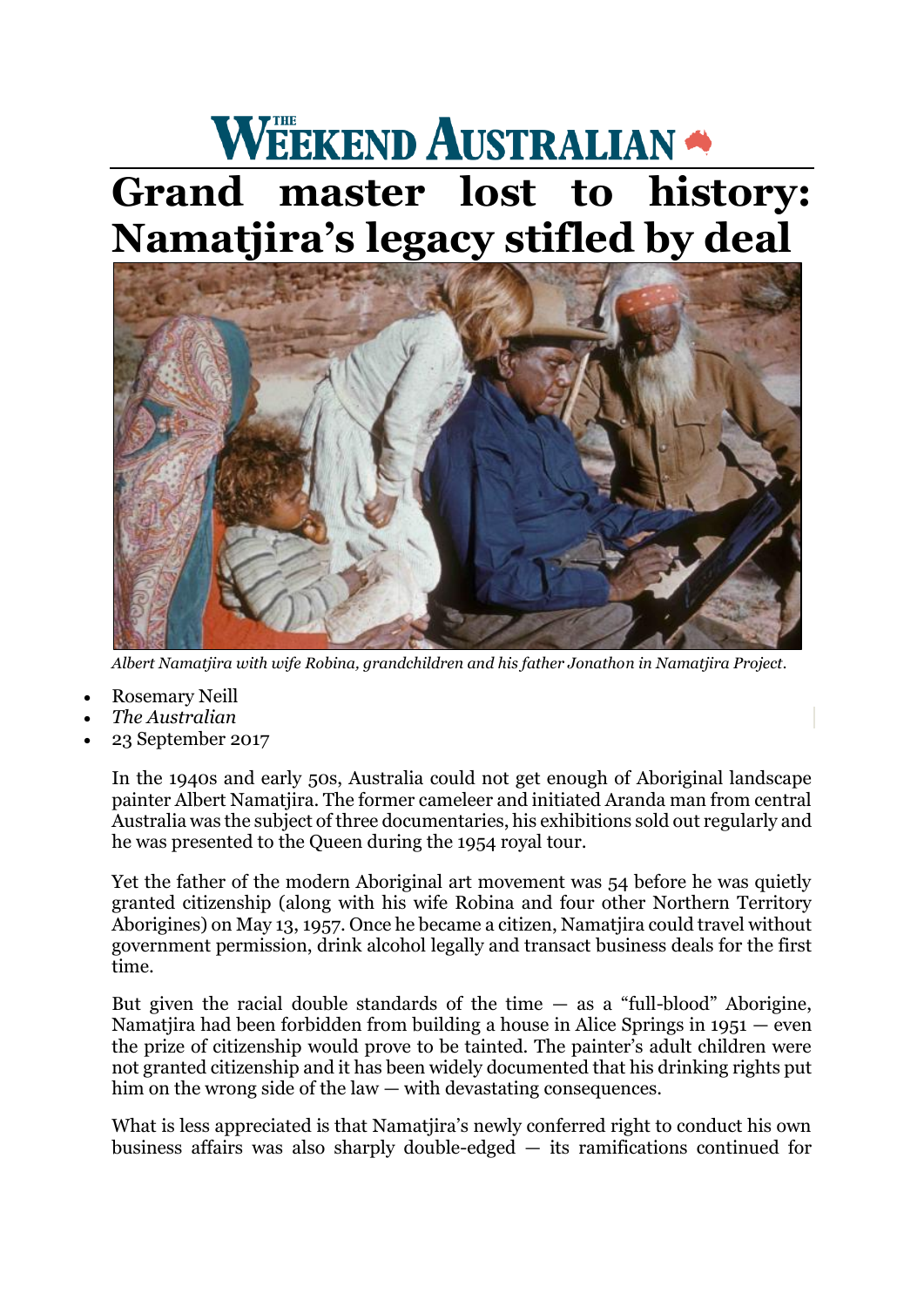decades. Indeed, the story of what happened to Namatjira's estate is fast becoming the country's most notorious copyright case.

This story has its genesis in a highly controversial deal struck by the semiliterate Namatjira in the late 1950s, less than a month after he became a citizen.

Sixty years on, that deal has been superseded but the still-evolving copyright saga has drawn in the nation's leading galleries, the artist's impoverished descendants, who live in central Australia, and a small art publishing company, Legend Press, based on Sydney's up-market north shore. In recent weeks the saga has sparked allegations that the legacy of Namatjira, who died in 1959 in tragic circumstances, is being stifled, along with counterclaims of copyright breaches by leading institutions.

Meanwhile new research has come to light revealing that in June 1957, just three weeks after he was granted citizenship, Namatjira, who had a limited grasp of written English, signed away a key asset  $-$  a majority share of his copyright  $-$  to the whiteowned Legend Press, then run by art dealer John Brackenreg, for £10.

The 1957 deal would last 26 years and it has been estimated that it generated hundreds of thousands of dollars (in today's money) for Legend Press. This deal has often been cast as beneficial for the Namatjiras as it delivered them a 12.5 per cent royalty on reproductions of the landscape painter's works for more than two decades.

However, lawyer and former university lecturer Paul Watson alleges that the contract was "unconscionable" and "exploitative" — and could give Namatiira's descendants grounds for taking legal action against the commonwealth.

Watson has been conducting research into Namatjira's copyright — the nation's bestknown indigenous artistic estate — for four years. This week the semi-retired solicitor, who lives in Victoria and plans to write a book on the copyright conflict, told *The Weekend Australian*: "It was obviously an exploitative deal. Albert had just been made a citizen and so got contractual capacity, and he was signing away seven-eighths of his only major asset." (Archival records show that the year before Albert had been forced to sell his paintings to pay his debts, including his purchase of a Holden sedan.)

According to Watson, under the 1957 contract — a copy of which is held in the National Archives — out of every \$8 generated by net sales of Namatjira reproductions, the artist received \$1 and Legend Press received \$7. "Albert was paid a grand total of £10 for that transaction. You can see it was a clearly exploitative deal," he says. He believes Namatjira's descendants have "suffered huge financial loss" as a result of a contract that Albert could "not have possibly understood".

The lawyer says Namatjira's descendants could bring legal action against the commonwealth (then running the Northern Territory) for a breach of fiduciary duty as senior Territory officials approved the contentious deal so soon after Namatjira who did not ask for citizenship — had it "thrust upon him".

Legend Press now operates under a different copyright deal but in recent weeks the art publisher has been accused of diminishing Namatjira's legacy by taking a highly restrictive approach to reproductions of his images in everything from overseas exhibition catalogues to documentaries and state gallery websites.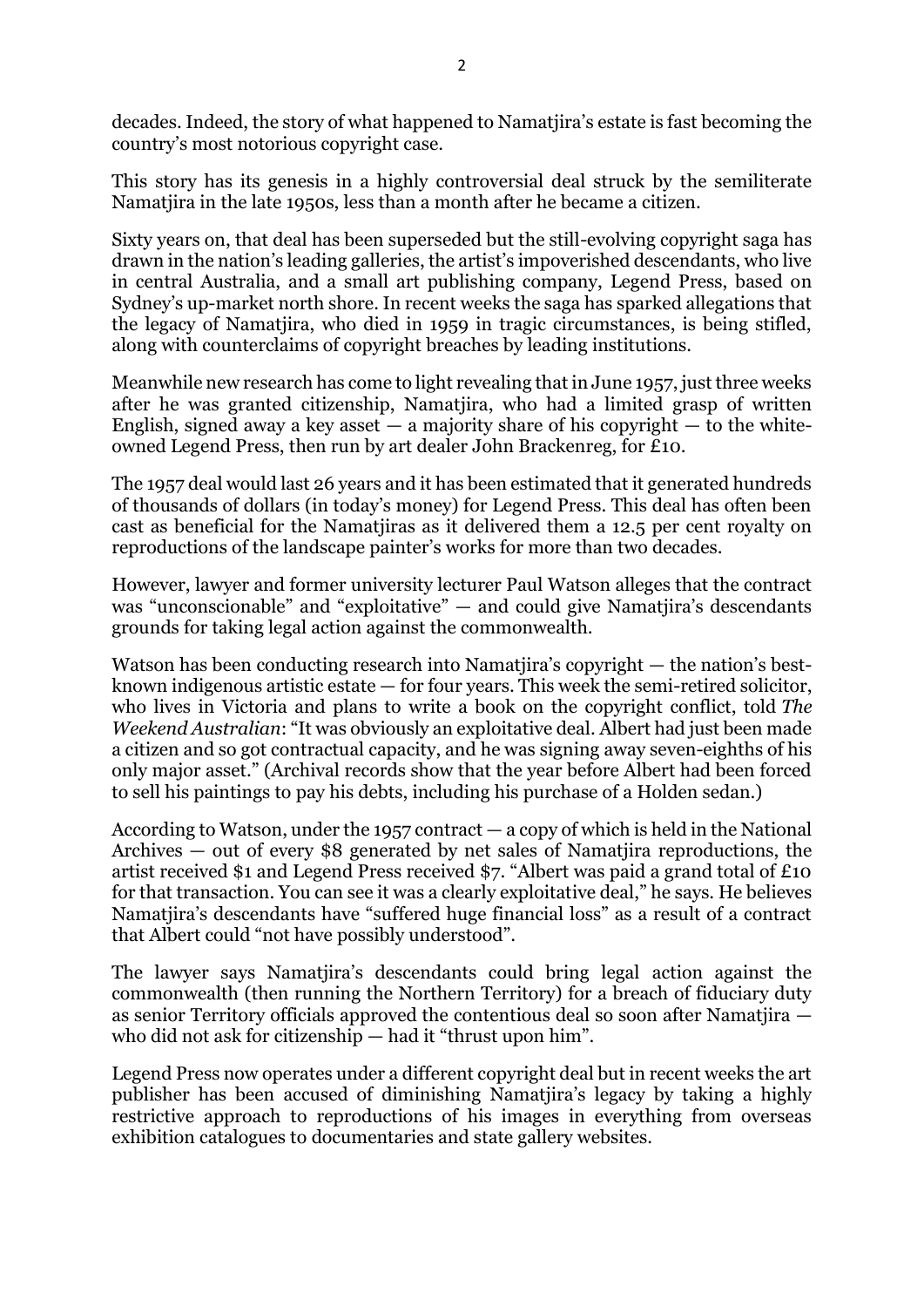

*Albert Namatjira's niece Ivy Pareroultja, left, and granddaughter Gloria Pannka.*

Now overseen by John Brackenreg's son, Phil Brackenreg, the company strenuously denies these claims. "We disagree that the Legend Press's copyright terms are restrictive," Brackenreg said yesterday, claiming they were "no different to (those of) any other owners of copyright".

However this week the National Museum of Australia in Canberra and the Art Gallery of NSW joined a growing list of leading cultural institutions speaking out about how their attempts to promote Namatjira are being stymied by Legend Press's unusual copyright restrictions.

Art Gallery of NSW director Michael Brand told *The Weekend Australian* that restrictions on his gallery's use of Namatjira images on its website and in its publications were "unfortunate" and needed to be resolved. Brand confirmed that "of the five Albert Namatjira works in the Gallery's collection only one, *Palm Valley*(1940s), is reproduced online due to copyright restrictions".

He also cited two instances of Namatjira works being withheld from books about the indigenous art movement Albert inspired. The gallery chief pointed out that "Namatiira's works have not always been included in gallery publications due to copyright restrictions. (The book of) our major survey of indigenous Australian art *One Sun One Moon* from 2007, for example, does not include works by Namatjira (a fact we felt important enough to point out in a note to readers)."

Brand also said that *Tradition Today*, a popular book showcasing indigenous art from the gallery's collection and updated in 2014, "has been altered over time to reflect copyright clearances, or lack thereof (for Namatjira's work)".

"This is an unfortunate situation and one that I hope will be resolved quickly … As a state art museum, our role is to ensure we make our collection accessible to the widest possible audience."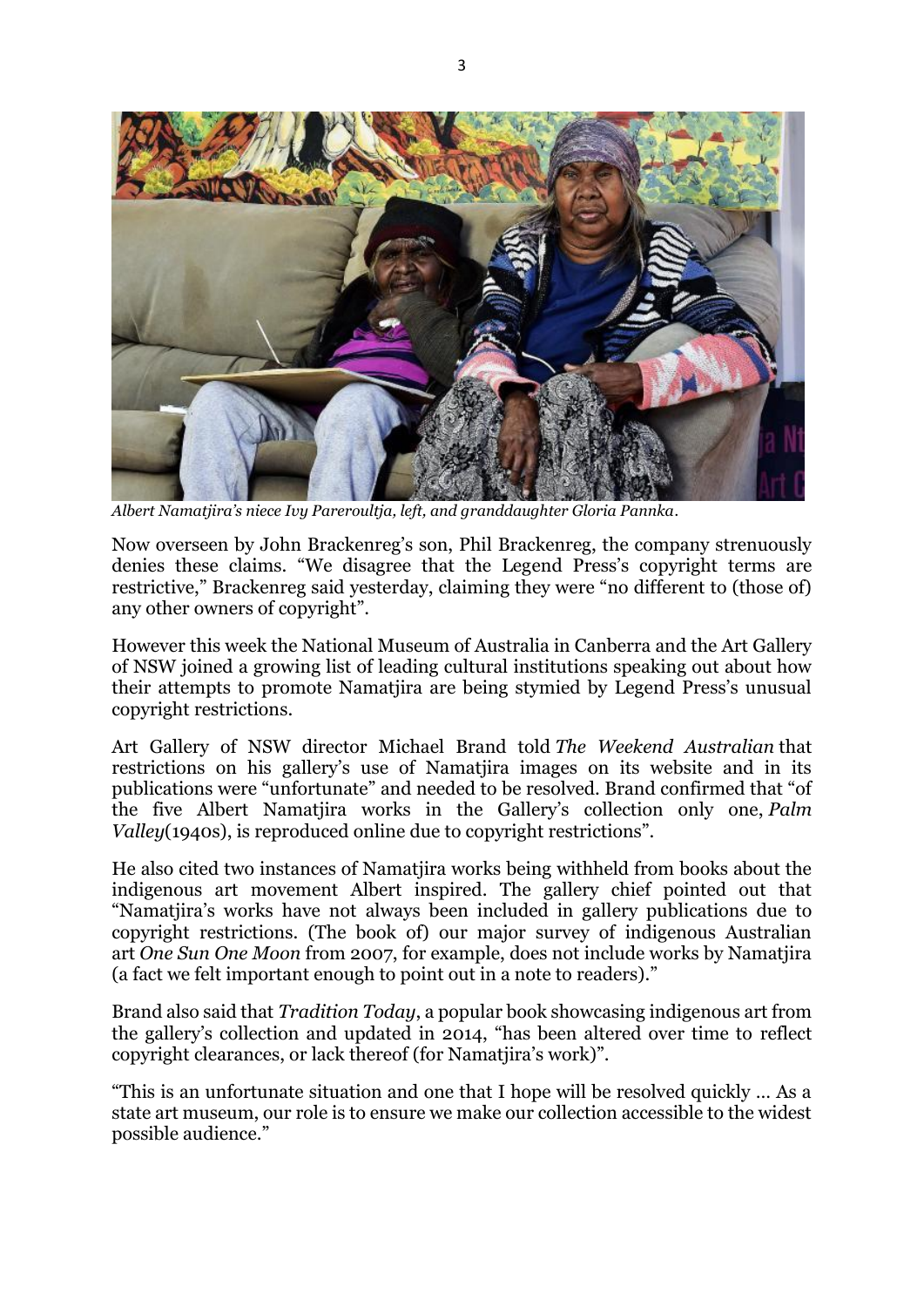The National Museum of Australia revealed that "like other cultural institutions, the NMA is restricted in its use of images of Albert Namatjira's works by the existing copyright arrangements".

The NMA has 17 Namatiira artworks and objects in its collection. While some objects, including a painted boomerang and spear-thrower, can be partially viewed on the museum's website, a collection of four prints — ironically, reproduced by Legend Press — are represented by blank squares.

In March the museum on the banks of Lake Burley Griffin signalled its support for the Namatjira family when it hosted the launch of the Namatjira Legacy Trust. It is hoped this trust will raise funds so the copyright can be sold or handed back to the Namatjira family and their wider community.

Phil Brackenreg asserts that the NMA "set up the parameters" of its Namatjira licence. The AGNSW, he said, had failed to follow up a copyright issue that arose under previous practices of the gallery.

In regard to the gallery books, he said a copyright agreement should have been drawn up before publication and that "the Art Gallery of NSW did not do so".

However, other major galleries, including the National Gallery of Victoria, the Araluen Arts Centre and National Gallery of Australia, also face tight restrictions when it comes to reproducing and promoting Namatjira's work. *The Weekend Australian* recently revealed that Legend Press had not responded to the NGA's copyright requests aimed at promoting Namatjira's paintings and objects for the past eight years. This means that none of his works can be reproduced in any medium by the gallery.

In 2013 two Namatjira works from the NGA collection were omitted from a catalogue accompanying the landmark *Australia* exhibition at London's Royal Academy of Arts. This year copyright concerns prevented the production of a catalogue to celebrate a new bequest of 40 previously unseen Namatjiras at the NGA. Marilyn Darling, philanthropist and donor (with her husband Gordon, who died in 2015) of these paintings, called the lack of a catalogue "heartbreaking".

The businessman who started this chain of events, art dealer and publisher John Brackenreg, died in 1986. There are two conflicting views about Brackenreg, with the first being that he popularised Namatjira and turned him into a household name with reproductions of high-quality prints and placemats, calendars and Christmas cards in the 1950s and 60s.

Watson says Brackenreg was "a good marketer" who built Namatjira's profile, "but not in a good way" as the Christmas cards and placemats burdened the trailblazing painter with "a problematic overlap with kitsch. Namatiira originals sold themselves so he was an art world superstar without (needing) to hang on every grandmother's lounge room wall."

The lawyer argues that the commercialisation of Namatjira undermined his reputation as a serious artist. Indeed, while the painter's exhibitions commonly sold out during his lifetime, the state galleries snubbed him as old-fashioned and derivative. In the 1950s the Art Gallery of NSW's Hal Missingham said, notoriously, that the gallery would display a Namatjira "when he does one good enough".